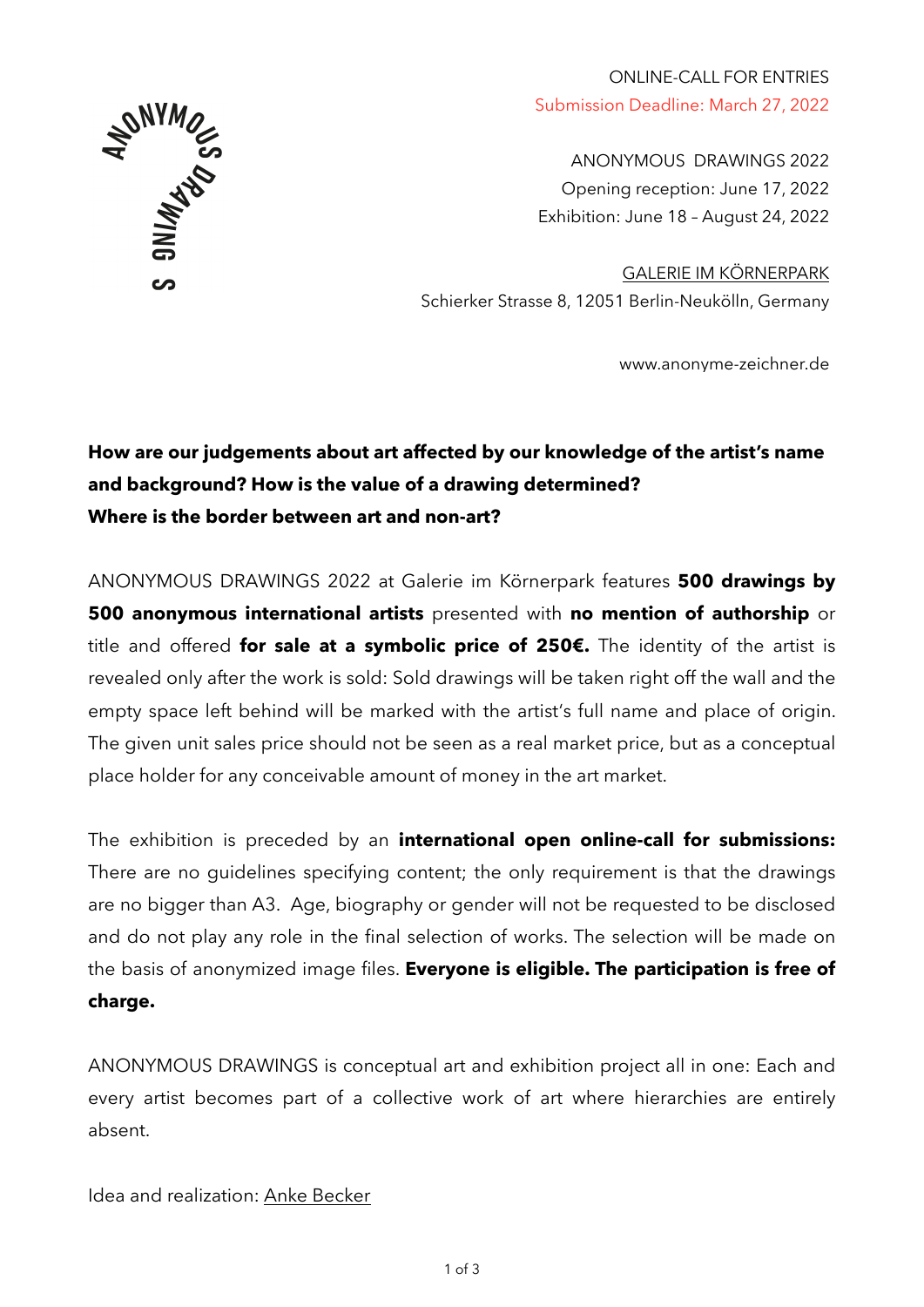## OPEN CALL FOR SUBMISSIONS 2022

This year the submission is via an online form (see link below).

## Please submit only one drawing.

Multiple submissions will not be considered for selection.

The form will ask for your name and email address. We also need an image file of the drawing you would like to submit for the exhibition.

Maximum file size: 1MB File format: JPG

Please name the image file to be uploaded like this: yoursurename.yourfirstname.size.jpg Example: public.jane.210x160mm.jpg

The original work must be a hand drawing on paper. Maximum size: 29,7 x 42 cm (A3) - or smaller.

Please note: Prints of any kind, digital drawings, drawings on tracing paper or heavy cardboard, or works with a signature on the front of the sheet can not be considered. Please make sure that the jpg is as close as possible to the original and that the details are clearly visible.

Your personal information and the image file will be automatically anonymized by our software for the selection process. We only get access to your name and e-mail address after the final selection for the exhibition.

Deadline for entries: March 27, 2022 / 24:00 CET All participants will be informed about the result of the selection for the exhibition by email in the first week of April.

The unframed original drawing for the exhibition must be with us by mid-May. You will receive details in time by email.